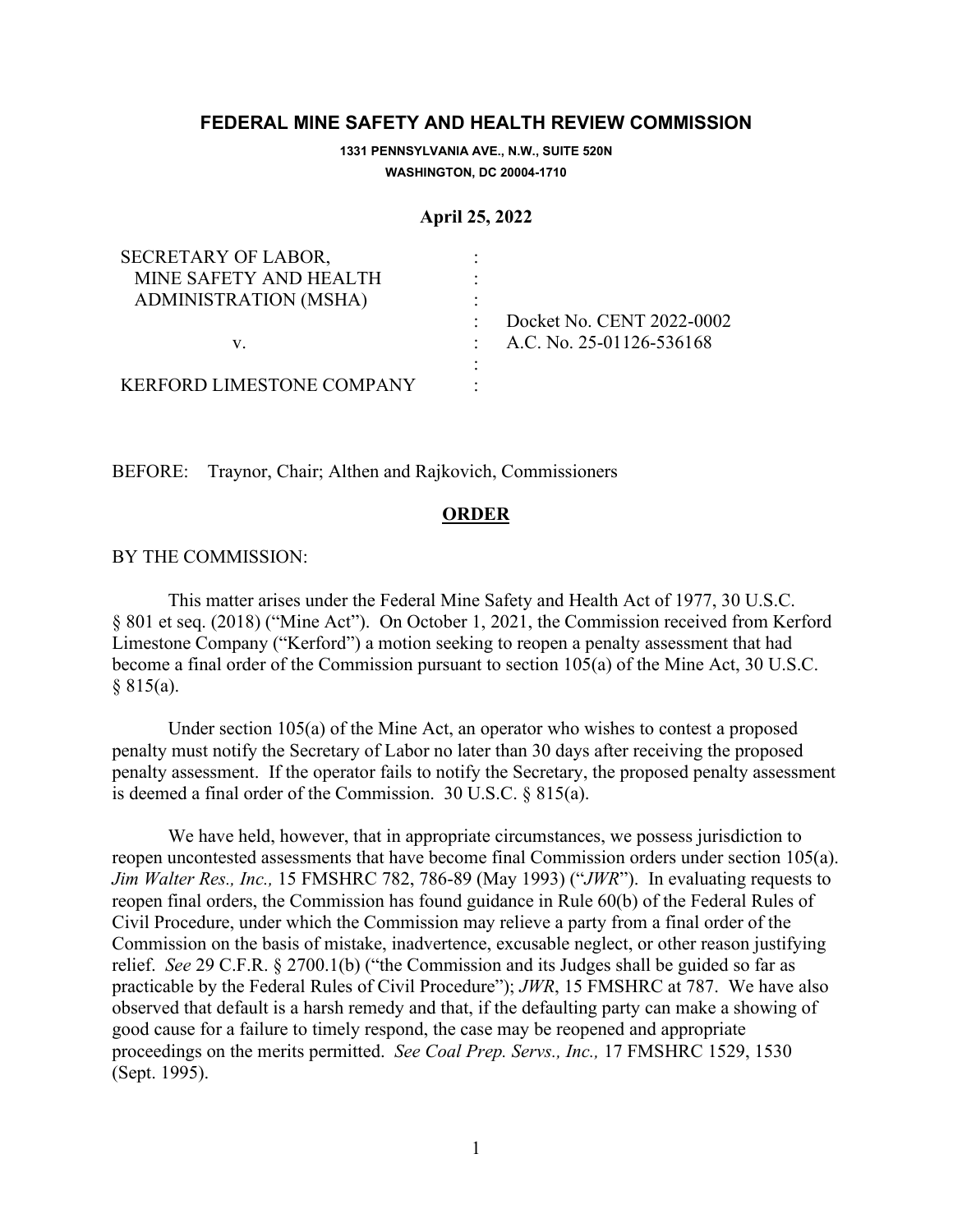Records of the Department of Labor's Mine Safety and Health Administration ("MSHA") indicate that the proposed assessment was delivered on June 16, 2021, and became a final order of the Commission on July 16, 2021. Kerford asserts that the notice of contest was not timely filed due to administrative error. The relevant paperwork was timely prepared by Kerford's counsel and emailed to the firm's administrative staff, but was apparently never filed. The Secretary does not oppose the request to reopen, but urges the operator to take steps to ensure that future penalty contests are timely filed.

Having reviewed Kerford's request and the Secretary's response, we find that the notice of contest was not timely filed due to administrative error on the part of counsel's firm. In the interest of justice, we hereby reopen this matter and remand it to the Chief Administrative Law Judge for further proceedings pursuant to the Mine Act and the Commission's Procedural Rules, 29 C.F.R. Part 2700. Accordingly, consistent with Rule 28, the Secretary shall file a petition for assessment of penalty within 45 days of the date of this order. *See* 29 C.F.R. § 2700.28.

 $\sim$   $\sim$   $\sim$ Arthur R. Traynor, II

William & althen

William I. Althen, Commissioner

\_\_\_\_\_\_\_\_\_\_\_\_\_\_\_\_\_\_\_\_\_\_\_\_\_\_\_\_\_\_\_\_

Mareo M. Rajkovich, Jr., Commissioner